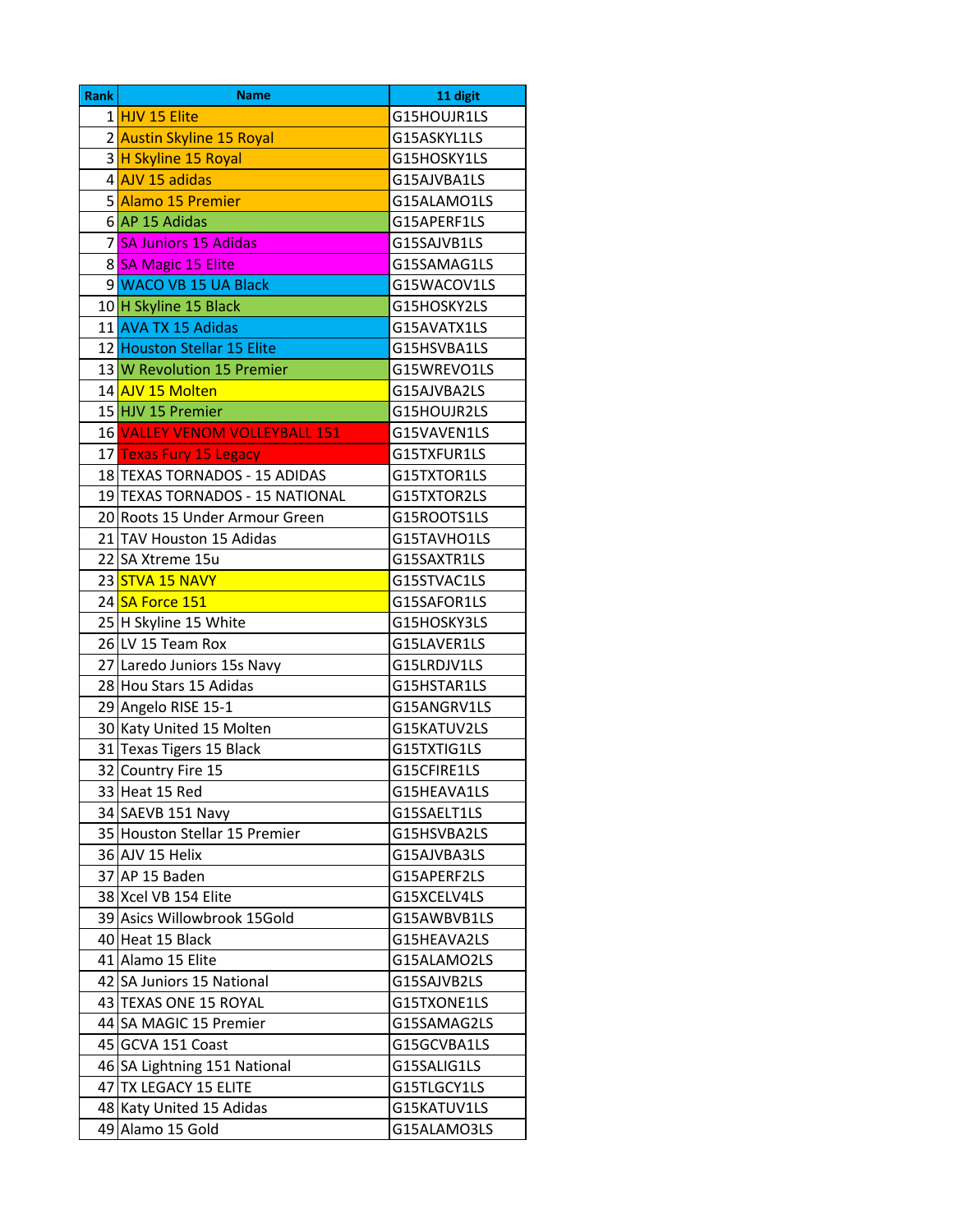| 50 TEXAS UNITED 15RED<br>G15TXUNI1LS<br>51 Brazos Valley 15 National<br>G15BVJRS1LS<br>52 AJV 15 Elite<br>G15AJVBA10LS<br>53 Renegades 15 Black<br>G15RENEG1LS<br>54 United VBA 15 Purple<br>G15UNVBA1LS<br>55 Texas Twisterts 15 Regional<br>G15TXTWI2LS |  |
|-----------------------------------------------------------------------------------------------------------------------------------------------------------------------------------------------------------------------------------------------------------|--|
|                                                                                                                                                                                                                                                           |  |
|                                                                                                                                                                                                                                                           |  |
|                                                                                                                                                                                                                                                           |  |
|                                                                                                                                                                                                                                                           |  |
|                                                                                                                                                                                                                                                           |  |
|                                                                                                                                                                                                                                                           |  |
| 56 Corpus Christi Storm 151 Red<br>G15CCSTO1LS                                                                                                                                                                                                            |  |
| 57 TexStar 15<br>G15TXSTR1LS                                                                                                                                                                                                                              |  |
| 58 Ignite VBC 15 Blaze 2022<br>G15IGNIT1LS                                                                                                                                                                                                                |  |
| 59 TCVA 15 Green Adidas<br>G15TRICO1LS                                                                                                                                                                                                                    |  |
| 60 IMPACT - 151<br>G15IMPAC1LS                                                                                                                                                                                                                            |  |
| 61 SA Empire 15 Gold<br>G15SAEMP1LS                                                                                                                                                                                                                       |  |
| 62 Roots 15 Hickory<br>G15ROOTS4LS                                                                                                                                                                                                                        |  |
| 63 TX LEGACY 15 ADIDAS<br>G15TLGCY2LS                                                                                                                                                                                                                     |  |
| 64 AVA TX 15 Attack<br>G15AVATX2LS                                                                                                                                                                                                                        |  |
| 65 Asics Willowbrook 15Red<br>G15AWBVB2LS                                                                                                                                                                                                                 |  |
| 66 Catalyst 15 Green<br>G15CLUBC1LS                                                                                                                                                                                                                       |  |
| 67 Texas Twisters 15 Royal<br>G15TXTWI1LS                                                                                                                                                                                                                 |  |
| 68 H Skyline 15 Silver<br>G15HOSKY4LS                                                                                                                                                                                                                     |  |
| 69 SA Force 152<br>G15SAFOR2LS                                                                                                                                                                                                                            |  |
| 70 Roots 15 Under Armour Blue<br>G15ROOTS2LS                                                                                                                                                                                                              |  |
| 71 Southern Swing 151<br>G15SSWIN1LS                                                                                                                                                                                                                      |  |
| 72 CC FORCE 15 CROSSFIRE<br>G15CCFOR1LS                                                                                                                                                                                                                   |  |
| 73 W Revolution 15 Black<br>G15WREVO3LS                                                                                                                                                                                                                   |  |
| 74 Houston Stellar 15 Select<br>G15HSVBA3LS                                                                                                                                                                                                               |  |
| 75 Roots 15 Maple<br>G15ROOTS3LS                                                                                                                                                                                                                          |  |
| 76 WCJ15 WHITE<br>G15WASHC1LS                                                                                                                                                                                                                             |  |
| 77 AJV 15 Cedar Park<br>G15AJVBA4LS                                                                                                                                                                                                                       |  |
| 78 TX Legends 15 Black<br>G15TXLEG1LS                                                                                                                                                                                                                     |  |
| 79 TEXAS TORNADOS - 15 BLACK<br>G15TXTOR3LS                                                                                                                                                                                                               |  |
| 80 W Revolution 15 Adidas<br>G15WREVO2LS                                                                                                                                                                                                                  |  |
| 81 TAV Houston 15 Molten<br>G15TAVHO2LS                                                                                                                                                                                                                   |  |
| 82 HJV 15 Adidas<br>G15HOUJR5LS                                                                                                                                                                                                                           |  |
| 83 TX VISION 15<br>G15TXVIS1LS                                                                                                                                                                                                                            |  |
| 84 CC Enforcers 15<br>G15CCENF1LS                                                                                                                                                                                                                         |  |
| 85 AJV 15 CTX<br>G15AJVBA11LS                                                                                                                                                                                                                             |  |
| 86 KW Revolution 15 Elite<br>G15KRVBC1LS                                                                                                                                                                                                                  |  |
| 87 Club South 15-1<br>G15CSOUT1LS                                                                                                                                                                                                                         |  |
| 88 Xcel VB 155 National<br>G15XCELV5LS                                                                                                                                                                                                                    |  |
| 89 TAV Houston 15 Royal<br>G15TAVHO3LS                                                                                                                                                                                                                    |  |
| 90 NHVC 15 Legacy<br>G15NHITS1LS                                                                                                                                                                                                                          |  |
| 91 WACO VB 15 UA Red<br>G15WACOV2LS                                                                                                                                                                                                                       |  |
| 92 Allegiance 15 Royal<br>G15ALLEG1LS                                                                                                                                                                                                                     |  |
| 93 HJV 15 Molten<br>G15HOUJR4LS                                                                                                                                                                                                                           |  |
| 94 Laredo Infinity 15U Black<br>G15LINFI1LS                                                                                                                                                                                                               |  |
| 95 KVA 15 Black<br>G15KVAVB1LS                                                                                                                                                                                                                            |  |
| 96 Texas Pride Volleyball 151<br>G15TXPRI1LS                                                                                                                                                                                                              |  |
| 97 Texas Fury 15 Impact<br>G15TXFUR2LS                                                                                                                                                                                                                    |  |
| 98 Katy United 15 Navy<br>G15KATUV3LS                                                                                                                                                                                                                     |  |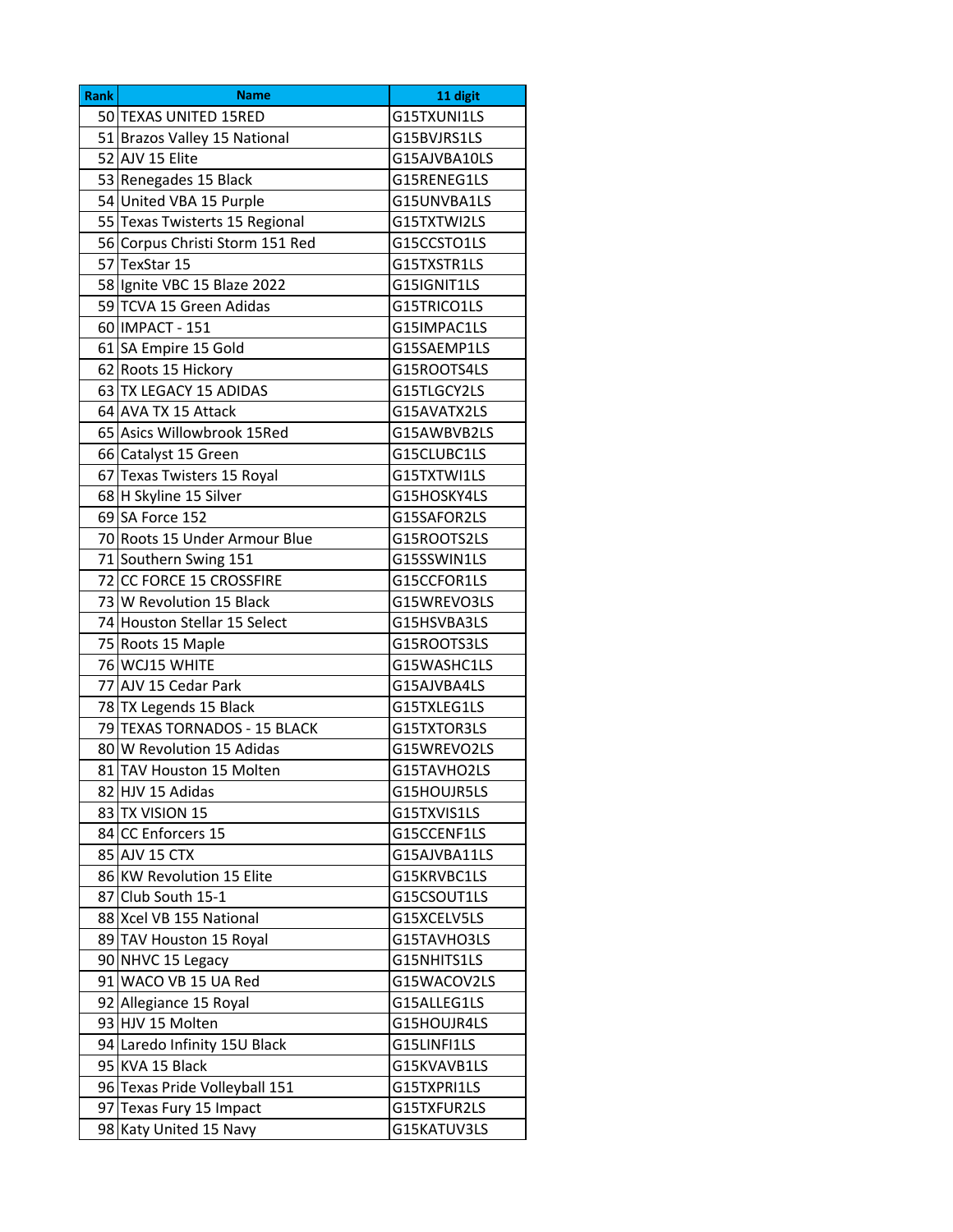| <b>Rank</b> | <b>Name</b>                  | 11 digit     |
|-------------|------------------------------|--------------|
|             | 99 NHVC 15 Premier           | G15NHITS2LS  |
|             | 100 One Nation 15 Adidas     | G15ONATV1LS  |
|             | 101 Columbus Classics 15     | G15CCLAS1LS  |
|             | 102 Katy United 15 Red       | G15KATUV4LS  |
|             | 103 AVA TX 15 Power          | G15AVATX3LS  |
|             | 104 Spike Sport 15 Blue      | G15SPSPT2LS  |
|             | 105 AJV 15 Navy              | G15AJVBA5LS  |
|             | 106 Roots 15 Pecan           | G15ROOTS6LS  |
|             | 107 GCVA 152 Coast           | G15GCVBA2LS  |
|             | 108 Spike Sport 15 Balck     | G15SPSPT1LS  |
|             | 109 Empower Juniors 15 Pride | G15EMPJR1LS  |
|             | 110 TEXAS ONE 15 NAVY        | G15TXONE2LS  |
|             | 111 ME VA 15 ORANGE          | G15MEVBA2LS  |
|             | 112 Austin Skyline 15 Black  | G15ASKYL2LS  |
|             | 113 SEV 15 Armour            | G15SPEDG1LS  |
|             | 114 Hou Stars 15 Black       | G15HSTAR2LS  |
|             | 115 FB Xpress 15 National    | G15FBXPR1LS  |
|             | 116 BULVERDE 15 ROYAL        | G15BULVE1LS  |
|             | 117 AP 15 WilCo Yellow       | G15APERF10LS |
|             | 118 AVA TX 15 Select         | G15AVATX4LS  |
|             | 119 AP 154                   | G15APERF4LS  |
|             | 120 HJV 15 National          | G15HOUJR3LS  |
|             | 121 EAST TEXAS ELITE - 15    | G15ETEVA1LS  |
|             | 122 TAV Houston 15 Blue      | G15TAVHO4LS  |
|             | 123 AP 153                   | G15APERF3LS  |
|             | 124 W Revolution 15 Blue     | G15WREVO4LS  |
|             | 125 Houston Stellar 15 Navy  | G15HSVBA4LS  |
|             | 126 Prime X Volleyball 151   | G15PRXVB1LS  |
|             | 127 Southern Swing 152       | G15SSWIN2LS  |
|             | 128 EC Impact Black 15U      | G15ECIMP1LS  |
|             | 129 SA MAGIC 15 Showcase     | G15SAMAG3LS  |
|             | 130 Valley Flames 15U Black  | G15VFLAM1LS  |
|             | 131 Tuv 15 Blue              | G15TXULT1LS  |
|             | 132 Knockout VB 151          | G15KOVBC1LS  |
|             | 133 TX HURRICANE 15 CAT 5    | G15TXHUV1LS  |
|             | 134 E SOLID ROCK 15 CARDINAL | G15EDISR1LS  |
|             | 135 TX BOOM 15 ELITE         | G15TBOOM1LS  |
|             | 136 TEXAS UNITED 15NAVY      | G15TXUNI2LS  |
|             | 137 IMPACT - 152             | G15IMPAC2LS  |
|             | 138 STVA 15 WHITE            | G15STVAC3LS  |
|             | 139 KW Revolution 15 Trefoil | G15KRVBC3LS  |
|             | 140 LTX Select 15 Black      | G15LTXSV3LS  |
|             | 141 HCAxis 151               | G15HCAXI1LS  |
|             | 142 SAEVB 152 Red            | G15SAELT2LS  |
|             | 143 Texas Heat 15 Black      | G15TXHEA1LS  |
|             | 144 Texas Fury 15 Unite      | G15TXFUR3LS  |
|             | 145 HOUSTON FORCE 151        | G15HFORC1LS  |
|             | 146 Katy United 15 The U     | G15KATUV6LS  |
| 147         | STVA 15 RED                  | G15STVAC2LS  |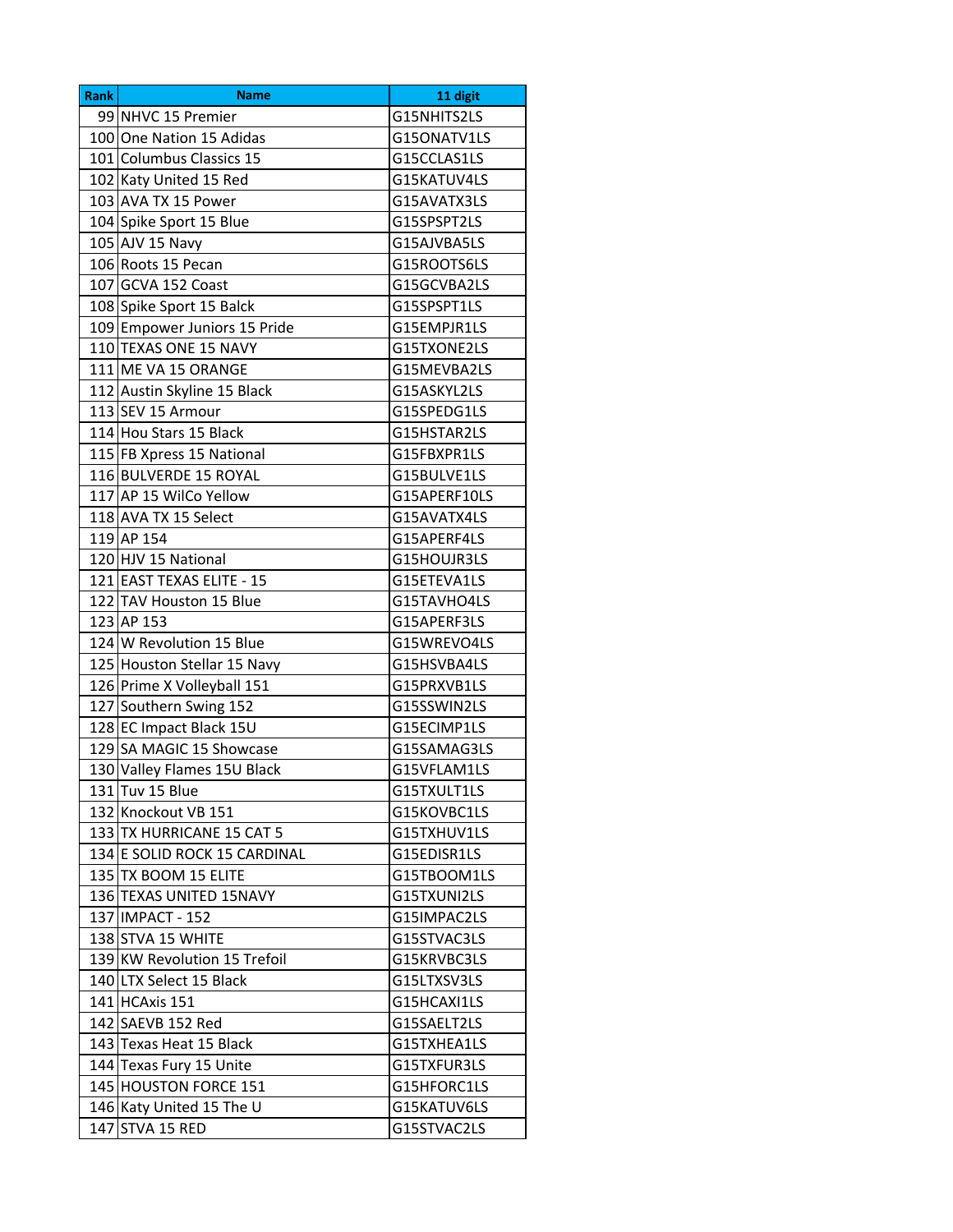| <b>Rank</b> | <b>Name</b>                       | 11 digit    |
|-------------|-----------------------------------|-------------|
|             | 148 IMPACT - 153                  | G15IMPAC3LS |
|             | 149 W Revolution 15 Gold          | G15WREVO5LS |
|             | 150 Renegades 15 Royal            | G15RENEG2LS |
|             | 151 Brazos Valley 15 Mizuno       | G15BVJRS2LS |
|             | 152 Texas Tigers 15 Orange        | G15TXTIG2LS |
|             | 153 Killeen Trojan Elite 15       | G15KTELI1LS |
|             | 154 TX Adrenaline 15              | G15TXADR1LS |
|             | 155 Train 15-1                    | G15TRAIN1LS |
|             | 156 Alamo 15 Platinum             | G15ALAMO6LS |
|             | 157 SA Force 153                  | G15SAFOR3LS |
|             | 158 TX Legends 15 Blue            | G15TXLEG2LS |
|             | 159 TEXAS ONE 15 COBALT           | G15TXONE3LS |
|             | 160 TNT SA 151 BLACK              | G15TNTVB1LS |
|             | 161 Team Red Athletics 15 Elite   | G15TMRED1LS |
|             | 162 HC Strike 15 Cobra            | G15HCSTR2LS |
|             | 163 Austin Skyline 15 Molten      | G15ASKYL3LS |
|             | 164 SETX 15 Elite                 | G15SETXE1LS |
|             | 165 Austin Velocity 15s Nat       | G15AVVBC1LS |
|             | 166 Roots 15 Mesquite             | G15ROOTS5LS |
|             | 167 Corpus Christi Storm 152 Blue | G15CCSTO2LS |
|             | 168 Texas Outlaws 15 Black        | G15TXOUT1LS |
|             | 169 CTPVB 15-1                    | G15CTPVB1LS |
|             | 170 PAVC 15 Emerald               | G15PAVBC1LS |
|             | 171 SA ABYSS 151 Black            | G15SAABY1LS |
|             | 172 Hou Stars 15 Red              | G15HSTAR3LS |
|             | 173 SA Empire 15 Black            | G15SAEMP3LS |
|             | 174 Texas Fury 15 Fusion          | G15TXFUR4LS |
|             | 175 Coastal Regulators 15-1       | G15CSREG1LS |
|             | 176 Texas 512 VBC 15 Orange       | G15TX5121LS |
|             | 177 Austin Velocity 15s Trvl      | G15AVVBC2LS |
|             | 178 SA Empire 15 Silver           | G15SAEMP2LS |
|             | 179 AVA TX 15 Extreme             | G15AVATX5LS |
|             | 180 Brazos Valley 15 Premier      | G15BVJRS3LS |
|             | 181 Roots 15 Oak                  | G15ROOTS7LS |
|             | 182 Magic 15s Apex                | G15MAGIC1LS |
|             | 183 SA STARS 15 BLACK             | G15SASTA1LS |
|             | 184 TX LEGACY 15 NATIONAL         | G15TLGCY3LS |
|             | 185 Cypress Huskies 15u           | G15CYHUS1LS |
|             | 186 KABOOM 153 BLAST              | G15KABOO3LS |
|             | 187 San Antonio Focus 151         | G15SAFOC1LS |
|             | 188 Texas Diamonds 15 Black       | G15TXDIA1LS |
|             | 189 Allegiance 15 Blue            | G15ALLEG3LS |
|             | 190 Fr Challenge Elite 15-Royal   | G15FCELI1LS |
|             | 191 Euroway 15 Teal               | G15EUROW1LS |
|             | 192 Xcel VB 151 Adidas            | G15XCELV1LS |
|             | 193 SA Force 154                  | G15SAFOR4LS |
|             | 194 Hou Stars 15 Silver           | G15HSTAR5LS |
|             | 195 Katy United 15 Silver         | G15KATUV5LS |
|             | 196 Xcel VB 156 Blue              | G15XCELV6LS |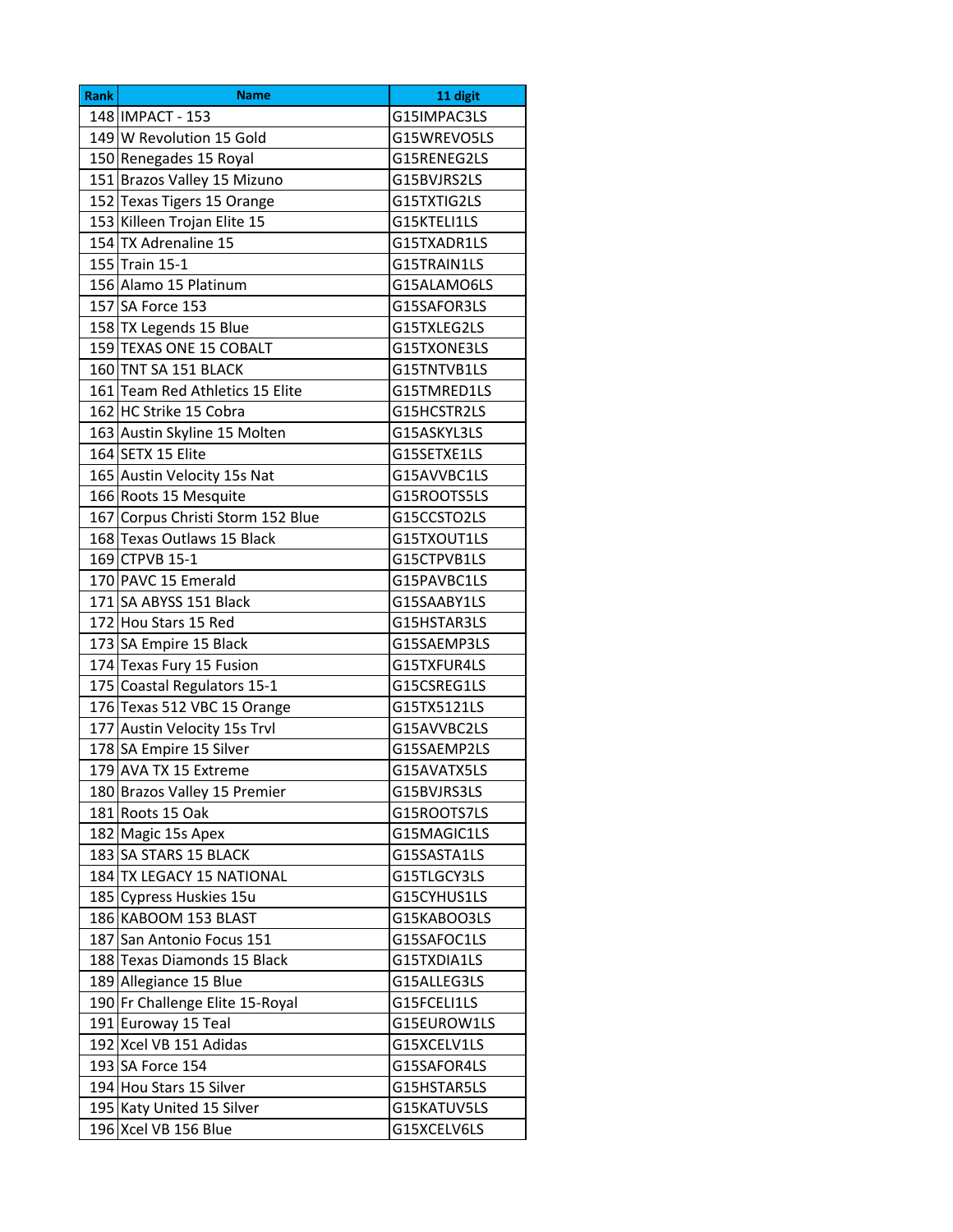| <b>Rank</b> | <b>Name</b>                             | 11 digit     |
|-------------|-----------------------------------------|--------------|
|             | 197 AP 15 Lite Highlighter              | G15APERF13LS |
|             | 198 TXTFV 151 TopGun                    | G15TXTFV1LS  |
|             | 199 TAV Houston 15 Navy                 | G15TAVHO5LS  |
|             | 200 SA Juniors 15 Carolina              | G15SAJVB3LS  |
|             | 201 TX Legends 15 Red                   | G15TXLEG3LS  |
|             | 202 Xcel VB 152 Navy                    | G15XCELV2LS  |
|             | 203 SA Force 155                        | G15SAFOR5LS  |
|             | 204 AP 15 WilCo Black                   | G15APERF11LS |
|             | 205 Laredo Legacy Elite VC - 15 Legends | G15LLEGA1LS  |
|             | 206 AP 15 Lite Atomic                   | G15APERF14LS |
|             | 207 AP 15 Lite Black                    | G15APERF15LS |
|             | 208 TCVA 15 Black Adidas                | G15TRICO3LS  |
|             | 209 AP 15 WilCo Lite                    | G15APERF12LS |
|             | 210 HVC 15 Red                          | G15HUGEL1LS  |
|             | 211 Texas Tigers 15 Gray                | G15TXTIG3LS  |
|             | 212 Superior 15 Adidas                  | G15SSVBC1LS  |
|             | 213 KW Revolution 15 Impact             | G15KRVBC4LS  |
|             | 214 AVA TX 15 Digs                      | G15AVATX7LS  |
|             | 215 Texas Outlaws 15 Blue               | G15TXOUT2LS  |
|             | 216 Xcel VB 158 Green                   | G15XCELV8LS  |
|             | 217 HVA 15 Red                          | G15HVAVB1LS  |
|             | 218 TX Legends 15 Gray                  | G15TXLEG4LS  |
|             | 219 TNT SA 152 RED                      | G15TNTVB2LS  |
|             | 220 Texas Pride Volleyball 152          | G15TXPRI2LS  |
|             | 221 AVA TX 15 Rally                     | G15AVATX6LS  |
|             | 222 SA Empire 15 White                  | G15SAEMP4LS  |
|             | 223 Coastal 15's                        | G15CAVBC1LS  |
|             | 224 Austin Velocity 15s Gold            | G15AVVBC3LS  |
|             | 225 TX HURRICANE 15 CAT 4               | G15TXHUV2LS  |
|             | 226 Renegades 15 White                  | G15RENEG3LS  |
|             | 227 Max Performance 15 Red              | G15MAXPE1LS  |
|             | 228 Laredo Premier 15 Force             | G15LARPR1LS  |
|             | 229 AJV 15 Future 290E                  | G15AJVBA16LS |
|             | 230 Asics Willowbrook 15 White          | G15AWBVB3LS  |
|             | 231 SoCo 15-1                           | G15SOCOV1LS  |
|             | 232 Renegades 15 Teal                   | G15RENEG4LS  |
|             | 233 Texas Twisters 15 State             | G15TXTWI3LS  |
|             | 234 WGVBA 15-1                          | G15WGVBA1LS  |
|             | 235 Tuv 15 White                        | G15TXULT2LS  |
|             | 236 KW Revolution 15 Molten             | G15KRVBC2LS  |
|             | 237 SA ABYSS 152 Blue                   | G15SAABY2LS  |
|             | 238 Allegiance 15 Silver                | G15ALLEG6LS  |
|             | 239 HVA 15 Blue                         | G15HVAVB2LS  |
|             | 240 RGV Jrs 15's                        | G15RGVJR1LS  |
|             | 241 Brazos Valley 15 Impact             | G15BVJRS4LS  |
|             | 242 CYDI 15 Red                         | G15CYDIV1LS  |
|             | 243 TX LEGACY 15 BLACK                  | G15TLGCY4LS  |
|             | 244 TXTFV 152 TomCat                    | G15TXTFV2LS  |
|             | 245 Allegiance 15 Black                 | G15ALLEG2LS  |